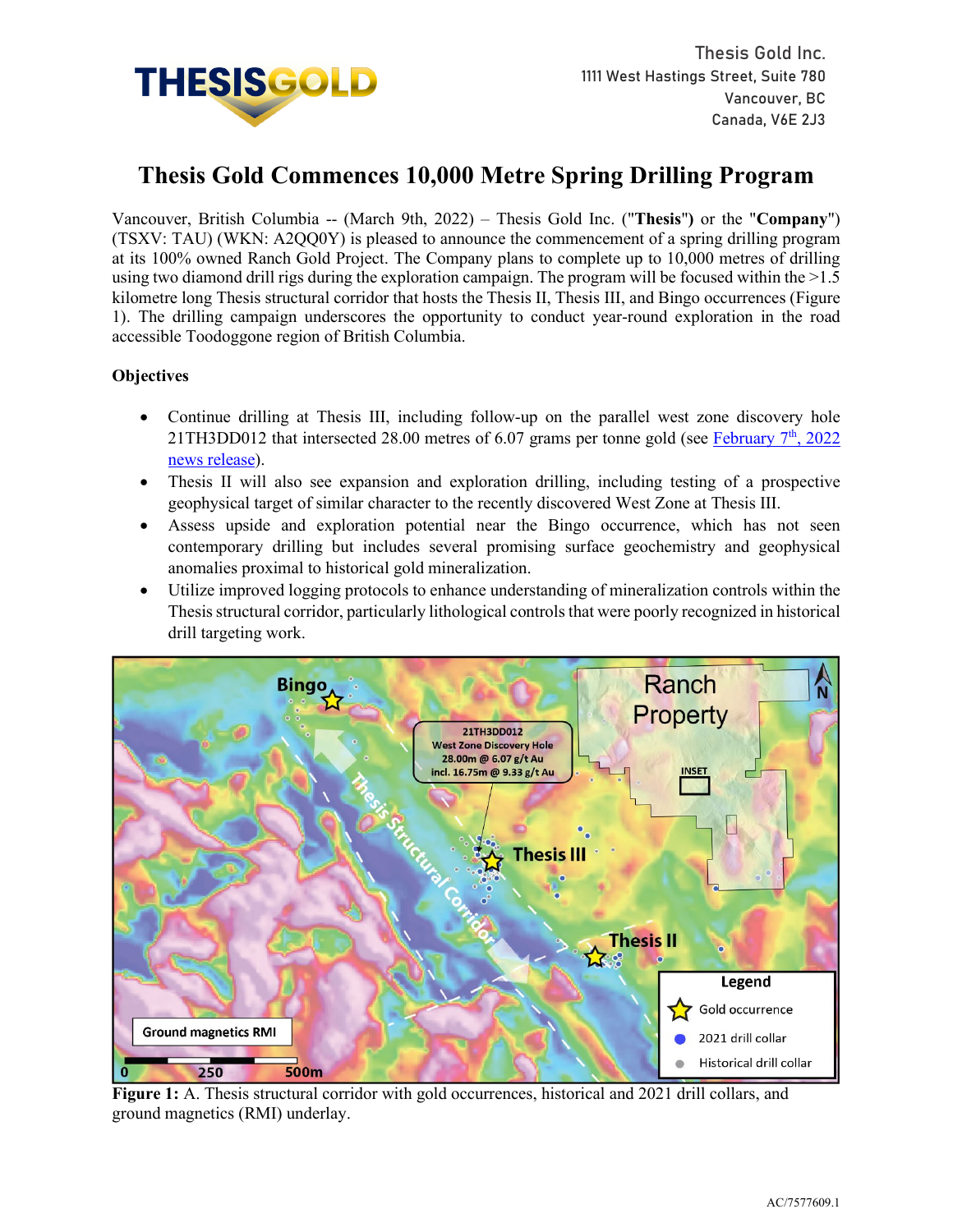

Ewan Webster, President and CEO, commented, "We are excited to get an early start on this year's drill program by leveraging the accessible nature of the project and excellent infrastructure. The primary objective of the spring program is to continue building on the success of last year's drill program within the Thesis structural corridor. This >1.5 kilometre strike-length feature hosts many prospective anomalies proximal to historical gold mineralization, and we believe there is a strong opportunity to make additional discoveries both within the Thesis structural corridor and elsewhere within the Ranch project area."

## **Quality Assurance and Control**

Results from samples were analyzed at ALS Global Laboratories (Geochemistry Division) in Vancouver, Canada (an ISO/IEC 17025:2017 accredited facility). The sampling program was undertaken by Company personnel under the direction of Rob L'Heureux, P.Geol. A secure chain of custody is maintained in transporting and storing of all samples. Gold was assayed using a fire assay with atomic emission spectrometry and gravimetric finish when required  $(+10 \text{ g/t}$  Au). Drill intervals with visible gold were assayed using metallic screening. Rock chip samples from outcrop/bedrock are selective by nature and may not be representative of the mineralization hosted on the project.

The technical content of this news release has been reviewed and approved by Michael Dufresne, M.Sc, P.Geol., P.Geo., a qualified person as defined by National Instrument 43-101.

On behalf of the Board of Directors **Thesis Gold Inc.**

*"Ewan Webster"* 

Ewan Webster Ph.D., P.Geo. President, CEO, and Director

## **About Thesis Gold Inc.**

Thesis Gold is a mineral exploration company focused on proving and developing the resource potential of the 17,832-hectare Ranch Gold Project located in the "Golden Horseshoe" area of northern British Columbia, approximately 300 km north of Smithers, B.C. For further details about the Ranch Gold Project and the 2021 drill program, please click here and watch the videos on the project.

#### **For further information or investor relations inquiries, please contact:**

## **Dave Burwell**

Vice President The Howard Group Inc. Email: dave@howardgroupinc.com Tel: 403-410-7907 Toll Free: 1-888-221-0915

#### **Nick Stajduhar**

**Director** Thesis Gold Email: nicks@thesisgold.com